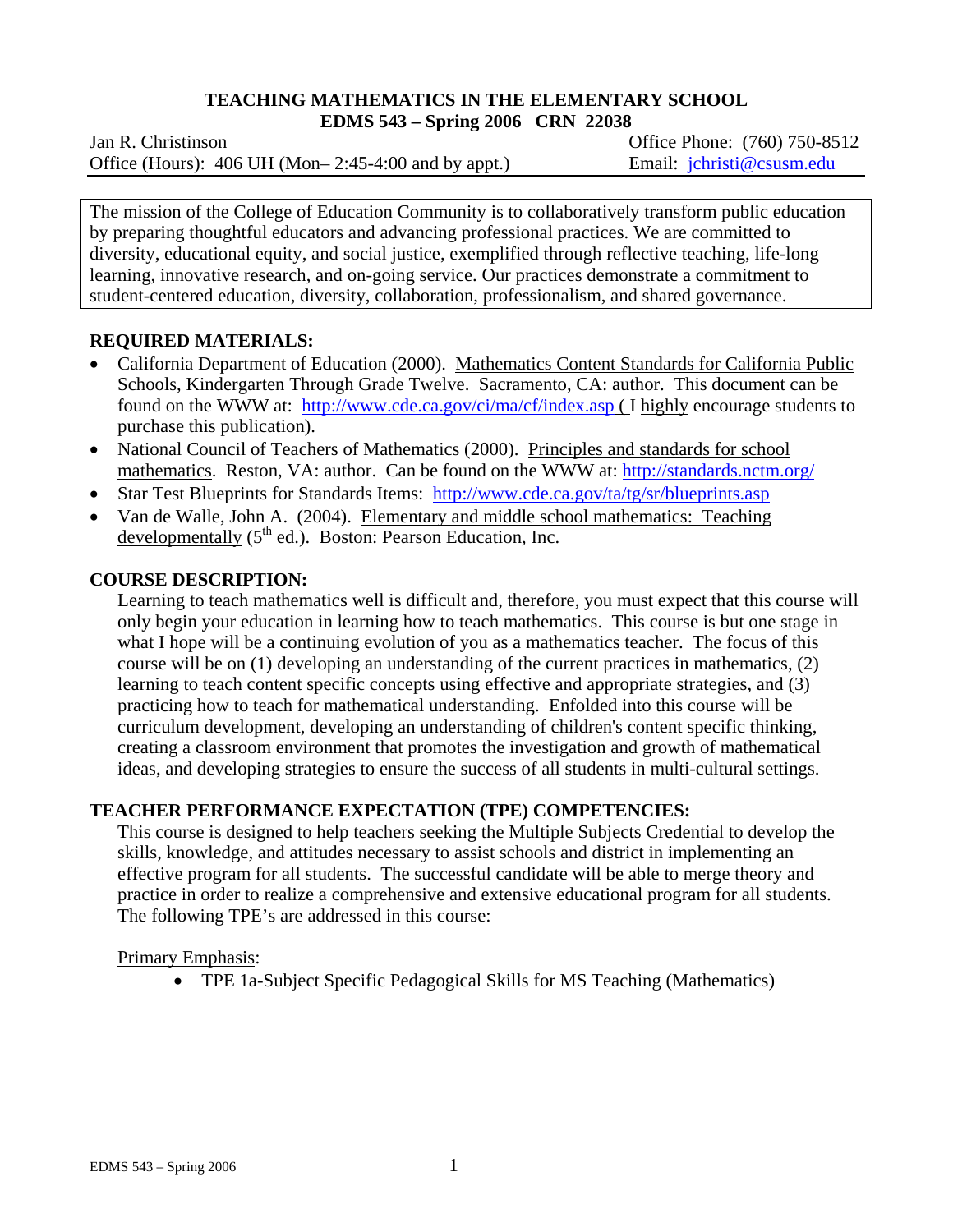Secondary Emphasis:

- TPE 2-Monitoring Student Learning During Instruction
- TPE 3-Interpretation and Use of Assessments
- TPE 4-Making Content Accessible
- TPE 5-Student Engagement
- TPE 6a-Developmentally Appropriate Practices in Grades K-3
- TPE 6b-Developmentally Appropriate Practices in Grades 4-8
- TPE 6d-Developmentally Appropriate Practices for Special Education
- TPE 7-Teaching English Learners
- TPE 8-Learning About Students
- TPE 9-Instructional Planning
- TPE 10-Instructional Time
- TPE 11-Social Environment
- TPE 13-Professional Growth

# **INFUSED COMPETENCIES:**

CLAD: In 1992, the College of Education voted to infuse Cross-cultural, Language and Academic Development (CLAD) competencies across the curriculum. The CLAD competencies are attached to the syllabus and the competencies covered in this course are highlighted.

Authorization to Teach English Learners: This credential program has been specifically designed to prepare teachers for the diversity of languages often encountered in California public school classrooms. The authorization to teach English learners is met through the infusion of content and experiences within the credential program, as well as additional coursework. Students successfully completing this program receive a credential with authorization to teach English learners.

Technology: This course infuses technology competencies to prepare our candidates to use technologies, emphasizing their use in both teaching practice and student learning.

# **KEY ASSIGNMENTS**:

Reading Reflections - Each week students will write a "meaningful" one page reflection on the articles assigned to be read for that week. These reflections should clearly articulate your thoughts **on the articles** and discuss how you might **specifically apply** what you learned from the articles as a teacher in the classroom. Web CT will be used for the purpose of discussion. This will be explained in class. ( 35 points)

Student Interviews - You and one of your classmates will conduct a series of four different student interviews based on questions provided in class. For each interview, you will pose mathematical problems to any one student at a predetermined grade level. The purpose is to get you to begin thinking about students' mathematical understanding, to learn how to effectively pose questions and interpret the meaning of students' answers, and to provide you with an opportunity to interact with students. (4 interviews/ 40 points)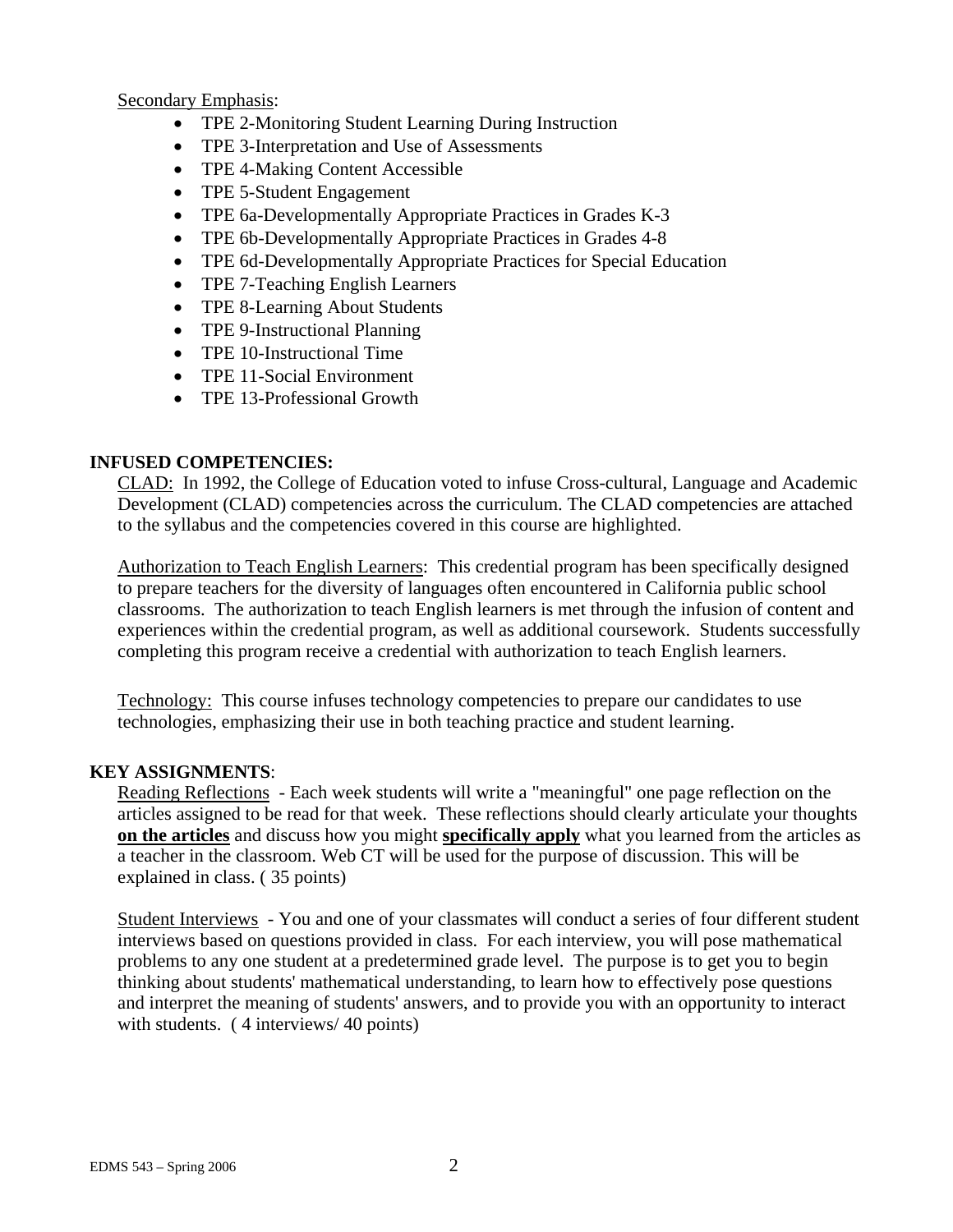Mathematical Resources & Lesson – Working in small groups, your team will first compile resources on a predetermined mathematical topic. and then design a lesson that you will present in class . The purpose of this activity is to help you learn how to design effective mathematical activities, to provide you with an opportunity to begin compiling mathematical resources, and to provide an opportunity for you to practice teaching mathematics. ( 40 points total)

#### **GRADING SCALE:**

Grades will be based on the following grading scale:

A..............90 -100% B..............80 - 89% C..............70 - 79% D..............60 - 69% F..............Below 60%

### **ATTENDANCE POLICY:**

The attendance policy of the College of Education: Due to the dynamic and interactive nature of course in the COE, all students are expected to attend all classes and participate actively. At a minimum, students must attend more than 80% of class time, or s/he may not receive a passing grade for the course at the discretion of the instructor. If you miss two class sessions or are late (or leave early) more than three sessions, you cannot receive a grade of "A". If you miss three class sessions, your highest possible grade is a "C+". Should you have extenuating circumstances, contact the instructor as soon as possible. Please discuss with me any extenuating circumstances that will cause you to miss class prior to your absence. Attendance will be taken at each class session. Furthermore, grades on assignments turned in late will be lowered unless **prior arrangements** have been made with the instructor.

#### **PLAGIARISM AND CHEATING:**

Please be sure to read and understand the university policy on plagiarism and cheating as it will be strictly enforced. Academic dishonestly will not be tolerated and will result in a failing grade for this course and will be reported to the University.

#### **STUDENTS WITH DISABILITIES REQUIRING REASONABLE ACCOMMODATIONS:**

Students are approved for services through the Disabled Student Services Office (DSS). This office is located in Craven Hall 5205, and can be contacted by phone at (760) 750-4905, or TTY (760) 750-4909. Students authorized by DSS to receive reasonable accommodations should meet with their instructor during office hours or, in order to ensure confidentiality, in a more private setting.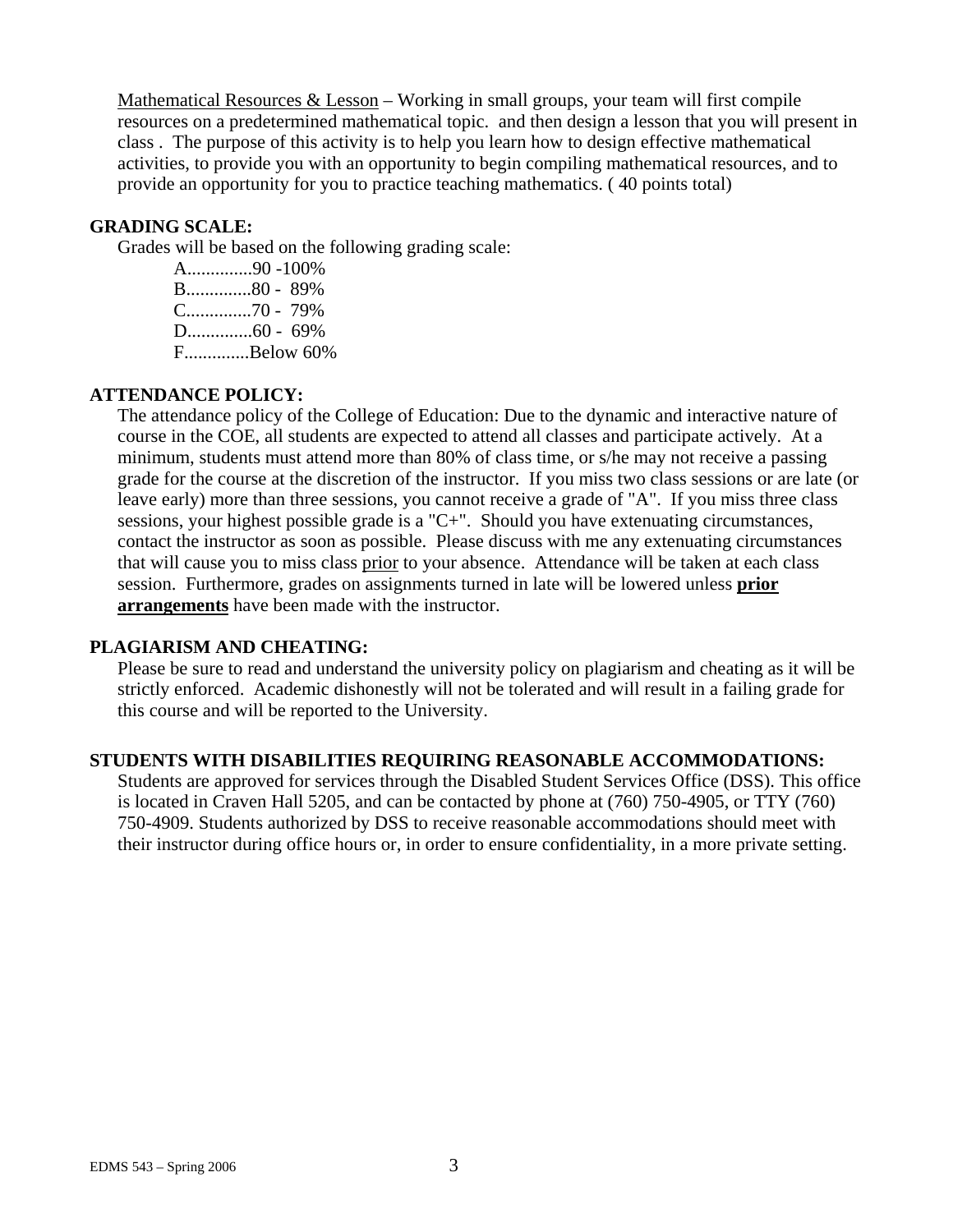# **SB2042 – AUTHORIZATION TO TEACH ENGLISH LEARNERS COMPETENCIES**

| <b>TEST 1: LANGUAGE</b>                                                                                                                             | <b>TEST 2: METHODOLOGY</b>                                                                                                     | TEST 3:                                                                                             |
|-----------------------------------------------------------------------------------------------------------------------------------------------------|--------------------------------------------------------------------------------------------------------------------------------|-----------------------------------------------------------------------------------------------------|
| <b>STRUCTURE</b>                                                                                                                                    | OF BILINGUAL, ENGLISH                                                                                                          | <b>CULTURE</b>                                                                                      |
| <b>AND</b>                                                                                                                                          | <b>LANGUAGE DEVELOPMENT,</b>                                                                                                   | <b>AND</b>                                                                                          |
| <b>FIRST- AND SECOND-</b>                                                                                                                           | <b>AND</b>                                                                                                                     | <b>CULTURAL DIVERSITY</b>                                                                           |
|                                                                                                                                                     |                                                                                                                                |                                                                                                     |
| <b>LANGUAGE DEVELOPMENT</b>                                                                                                                         | <b>CONTENT INSTRUCTION</b>                                                                                                     |                                                                                                     |
| I. Language Structure and Use:                                                                                                                      | I. Theories and Methods of Bilingual                                                                                           | I. The Nature of Culture                                                                            |
| <b>Universals and Differences</b>                                                                                                                   | <b>Education</b>                                                                                                               |                                                                                                     |
| (including the structure of English)                                                                                                                |                                                                                                                                |                                                                                                     |
| A. The sound systems of language                                                                                                                    | A. Foundations                                                                                                                 | A. Definitions of culture                                                                           |
| (phonology)                                                                                                                                         |                                                                                                                                |                                                                                                     |
| <b>B.</b> Word formation (morphology)                                                                                                               | <b>B.</b> Organizational models: What works<br>for whom?                                                                       | <b>B.</b> Perceptions of culture                                                                    |
| C. Syntax                                                                                                                                           | C. Instructional strategies                                                                                                    | C. Intragroup differences (e.g., ethnicity,<br>race, generations, and micro-                        |
|                                                                                                                                                     |                                                                                                                                | cultures)                                                                                           |
| D. Word meaning (semantics)                                                                                                                         | II. Theories and Methods for<br><b>Instruction In and Through English</b>                                                      | D. Physical geography and its effects<br>on culture                                                 |
|                                                                                                                                                     | A. Teacher delivery for both English                                                                                           |                                                                                                     |
| E. Language in context                                                                                                                              | language development and content<br>instruction                                                                                | E. Cultural congruence                                                                              |
| F. Written discourse                                                                                                                                | B. Approaches with a focus on English<br>language development                                                                  | II. Manifestations of Culture:<br><b>Learning About Students</b>                                    |
| G. Oral discourse                                                                                                                                   | C. Approaches with a focus on<br>content area instruction (specially<br>designed academic instruction<br>delivered in English) | A. What teachers should learn about<br>their students                                               |
| H. Nonverbal communication                                                                                                                          | D. Working with paraprofessionals                                                                                              | B. How teachers can learn about their<br>students *                                                 |
| II. Theories and Factors in First- and<br><b>Second-Language Development</b>                                                                        | III. Language and Content Area<br><b>Assessment</b>                                                                            | C.How teachers can use what they<br>learn about their students<br>(culturally responsive pedagogy)* |
| A. Historical and current theories and<br>models of language analysis that<br>have implications for second-<br>language development and<br>pedagogy | A. Purpose                                                                                                                     | <b>III. Cultural Contact</b>                                                                        |
| <b>B.</b> Psychological factors affecting first-<br>and second-language development                                                                 | <b>B.</b> Methods *                                                                                                            | A. Concepts of cultural contact                                                                     |
| C. Socio-cultural factors affecting first-<br>and second-language development                                                                       | C. State mandates                                                                                                              | B. Stages of individual cultural contact                                                            |
| D. Pedagogical factors affecting first-<br>and second-language development                                                                          | <b>D. Limitations of assessment</b>                                                                                            | C. The dynamics of prejudice                                                                        |
| E. Political factors affecting first- and<br>second-language development                                                                            | <b>E. Technical concepts</b>                                                                                                   | D. Strategies for conflict resolution                                                               |
|                                                                                                                                                     |                                                                                                                                | IV. Cultural Diversity in U.S. and CA                                                               |
|                                                                                                                                                     |                                                                                                                                | A. Historical perspectives                                                                          |
|                                                                                                                                                     |                                                                                                                                | <b>B.</b> Demography                                                                                |
|                                                                                                                                                     |                                                                                                                                | C. Migration and immigration                                                                        |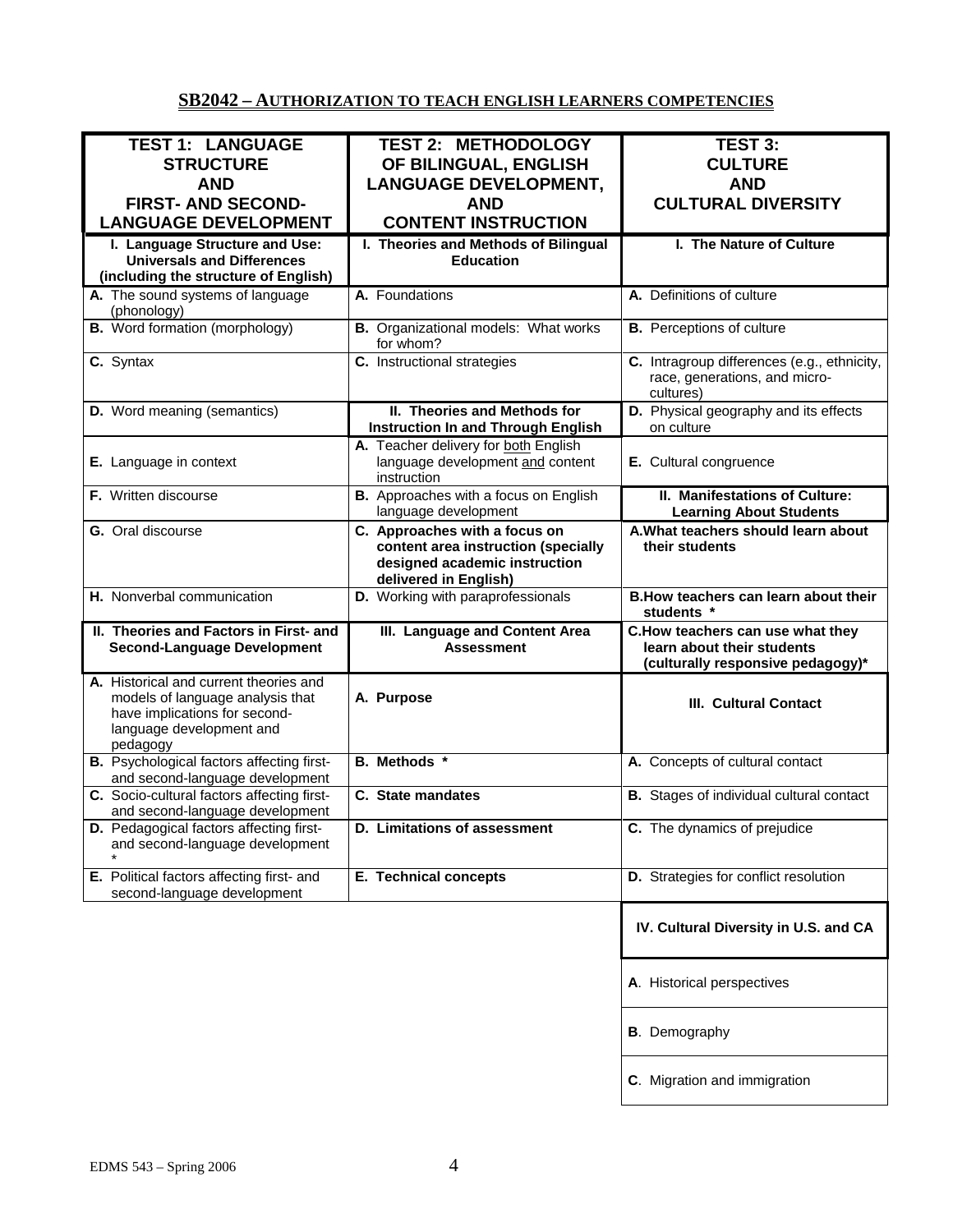| <b>Date</b>   | <b>Session Number and Topic</b>                       | <b>Assignment to be Completed BEFORE</b><br><b>Class Session</b> |
|---------------|-------------------------------------------------------|------------------------------------------------------------------|
| Wed           |                                                       |                                                                  |
| $1 - 18 - 06$ | 1. Introduction to Mathematics Education              |                                                                  |
| Wed           |                                                       |                                                                  |
| $1 - 18 - 06$ | 2. Developing Mathematical Understanding              |                                                                  |
| Wed           |                                                       |                                                                  |
| $1 - 25 - 06$ | 3. Problem Solving                                    | Van de Walle ch. 2,3,4                                           |
| Wed           |                                                       |                                                                  |
| $1 - 25 - 06$ | 4. Standards                                          |                                                                  |
| Wed           |                                                       | <b>Assigned Readings:</b>                                        |
| $2 - 1 - 06$  | 5. Lesson Study & Working Groups                      | (http://www.lessonresearch.net)                                  |
| Wed           |                                                       |                                                                  |
| $2 - 1 - 06$  | 6. Instructional Practices                            | Van de Walle ch. 6, 7                                            |
| Wed           |                                                       | Van de Walle ch. 5:                                              |
| $2 - 8 - 06$  | 7. Assessment & Conducting Student Interviews         |                                                                  |
| Wed           |                                                       |                                                                  |
| $2 - 8 - 06$  | 8. Technology                                         | Van de Walle ch. 8                                               |
| Wed           |                                                       | Van de Walle ch. 9, 10, 11, 13, 10                               |
| $2 - 15 - 06$ | 9. Addition and Subtraction                           | *Student Interview #1 Due                                        |
| Wed           |                                                       |                                                                  |
| $2 - 15 - 06$ | 10. Multiplication and Division                       |                                                                  |
| Wed           |                                                       | Van de Walle ch. 12, 14                                          |
| $2 - 22 - 06$ | 11. Number Concepts                                   | *Number Concepts Interview Due                                   |
| Wed           |                                                       | Van de Walle ch. 15, 16, 17, 18                                  |
| $2 - 22 - 06$ | 12. Fractions, Decimals, Percents, Ratio & Proportion | *Multip.Interview Due                                            |
| Wed           |                                                       | Van de Walle ch. 22, 23                                          |
| $3 - 1 - 06$  | 13. Algebraic Thinking                                | *Algebra Interview Due                                           |
| Wed           |                                                       | Van de Walle ch. 19, 20                                          |
| $3 - 1 - 06$  | 14. Measurement & Geometry                            | *Fraction Interview Due                                          |
| Wed           |                                                       | Van de Walle ch. 21                                              |
| $3 - 8 - 06$  | 15. Data Analysis & Probability                       | *Data Anal/Prob Interview Due                                    |
| Wed           |                                                       |                                                                  |
| $3 - 8 - 06$  | 16. Wrap-up                                           | *Measurement/Geometry Interview Due                              |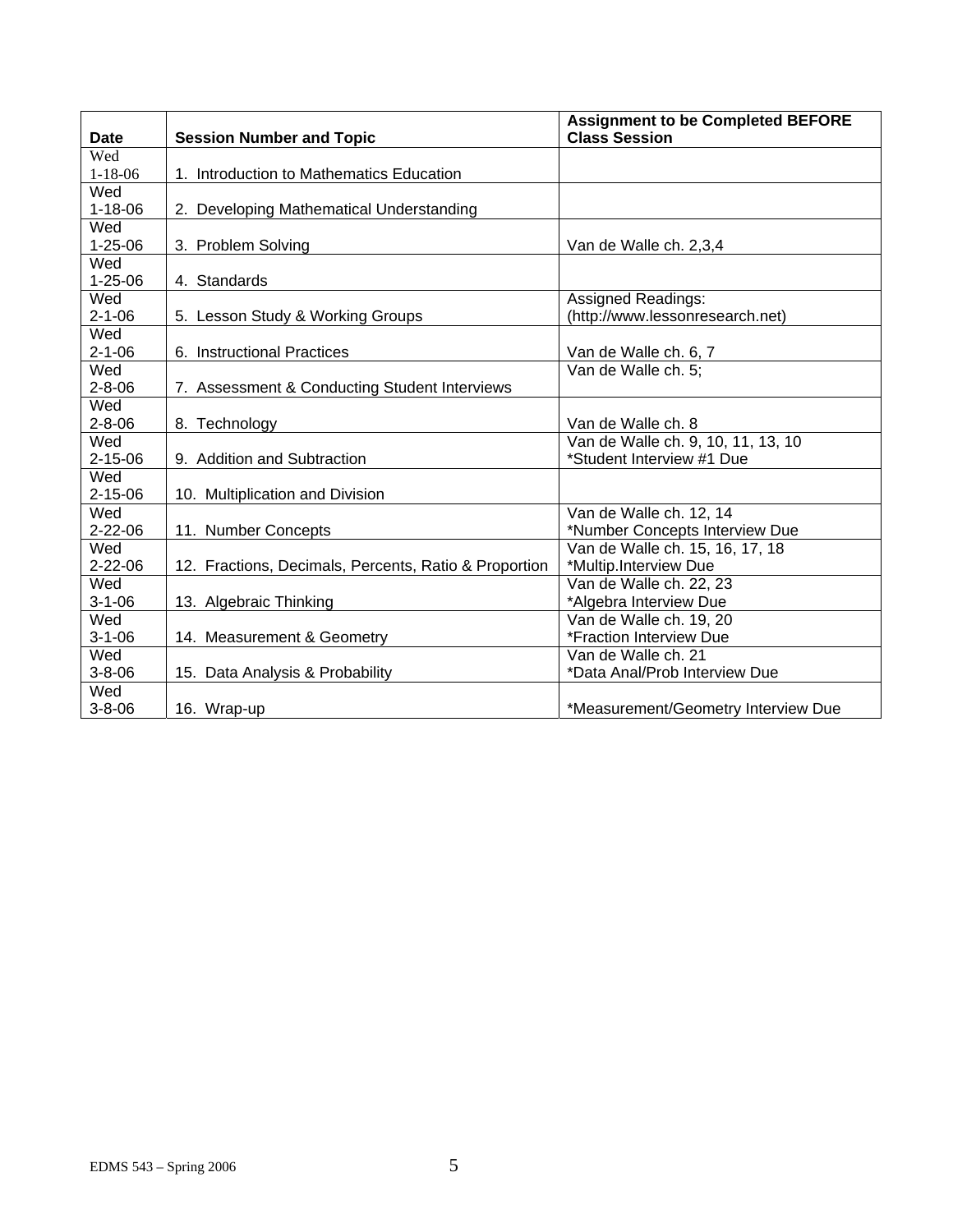#### **STUDENT INTERVIEW GUIDELINES**  EDMS 543

Student interviews are designed to provide students with opportunities to focus on a single child's thinking about mathematics. It will also help students to improve their use of inquiry for assessment purposes and to better understand elementary level students with different understandings.

I recommend that students work together with a partner on these interviews. As a pair, you would interview one child for each content interview and together write up your evaluation of the student (please also submit the child's written work attached to your paper).

## **Prior to the interview**

- You should arrange with a teacher (or parent of a child you know) to interview one child for 20-30 minutes in a quiet place outside the classroom, if possible.
- Provide the teacher with some understanding of what the interview will contain and see if he/she has any thoughts about how this child will do on the assessment.
- Develop a list of questions you may want to use if the child is not forthcoming with a response. For example, if the child says "I just knew it", you might respond with "What did you think about first?" or "If you were helping a friend, how would you explain what you did?"

#### **During the interview**

Work with the child individually. Begin the interview by informing the child that you will be giving him/her a series of math problems to solve and that you are interested in his/her thinking process and in the strategies s/he uses to solve these problems. Inform the child that s/he can solve the problems in any way s/he wants. Please remind the child that the interview is voluntary and that s/he can end the interview at any time (if a student does end early then please find another willing student). Do everything you can to help make the child comfortable.

Orally provide the child with each problem, posing them one at a time, you received from class and provide him/her with sufficient time to complete each problem. You may also want to provide the child with a written copy of each problem.

After the child answers each problem you should ask a variety of questions that will help you to better understand the child's thinking and to assess his/her mathematical understanding. **You will want to note the questions you ask and the child's responses** and it may be necessary to ask the child to wait while you are writing -- it is OK to ask the child to wait. **You should not tape-record/video-tape the interview without parental permission**.

## **During the interview, be sure to consider the following:**

- The best thing you can be is genuinely curious. Remember the point of the interview is to discover how the child thinks -- *NOT* to guide the child to the correct answer (try to fight the urge to be "teacher").
- Be careful to respond similarly to correct and incorrect answers. Be curious about all solution strategies -- not just the ones leading to incorrect solutions.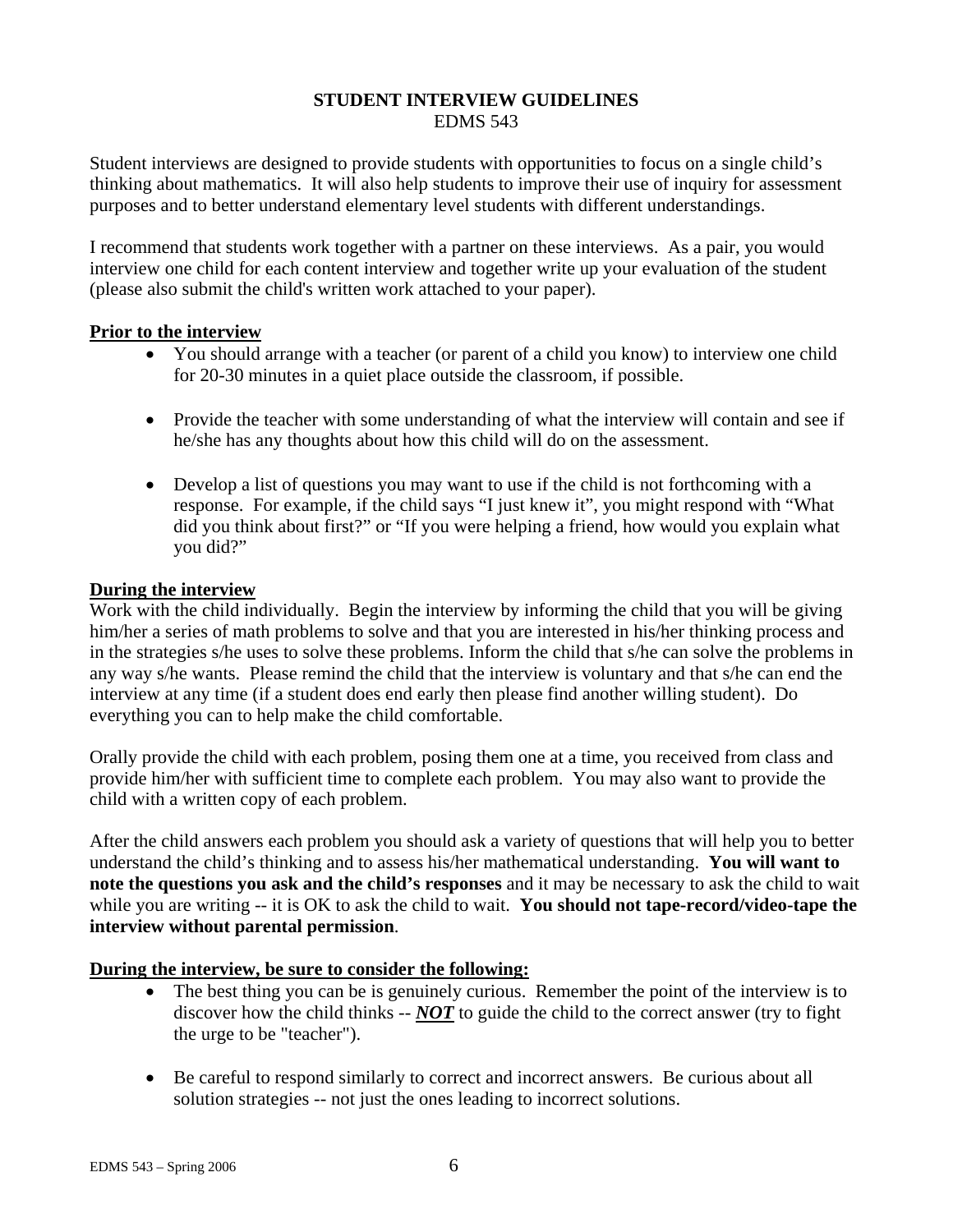- Your primary role is to listen. Make sure you allow enough "wait time" -- children need time to think before answering.
- Make sure the child feels comfortable during the entire interview. If the child clearly cannot answer a problem, move on to the next problem. If you feel that the child is really struggling and frustrated, you may want to end the interview or give the child a problem you are fairly certain s/he can solve and then end the interview. If you cut an interview short because of student difficulty, be sure to discuss your reasoning in your write-up.

#### **After the interview**

You (and your partner) should **together** write no more than a two page reflection that includes a brief discussion on each of the following two points:

- What specifically did you learn about this child's mathematical understanding? Here you will want to make some claims about the mathematics your student understands or doesn't understand. I am looking for more of an explanation than just your student could or couldn't solve a particular problem.
- What specifically might you do for this child if you were his/her teacher? Here you might want to include discussions about such issues as curriculum, instructional strategies, etc.

# **Grading:**

Each interview will be worth a total of 10 points. More specifically, I will be looking for nicely written papers that clearly and specifically express what you learned about: 1) the child's mathematical understanding and 2) what you would do next for this child if you were his/her teacher (again be specific here). For example, you might recognize that this student lacks a conceptual understanding of multiplication – so as this child's teacher you might want to pose meaningful problems related to multiplication, etc.

\*NOTE: When you turn in your write-up, you should also include the child's written work (if it exists) and without the student's "actual" name listed.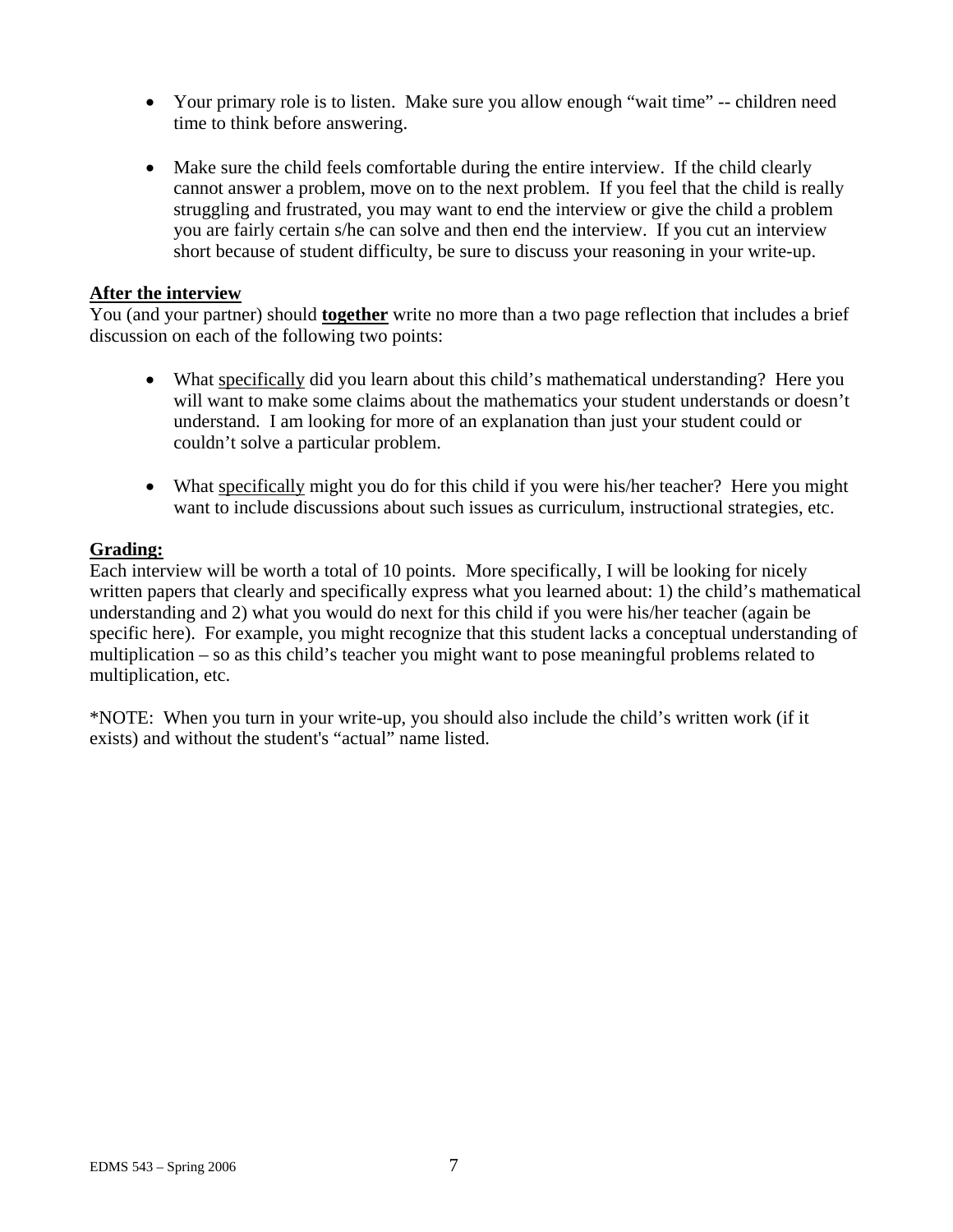## **MATHEMATICAL RESOURCES ASSIGNMENT**  EDMS 543

In preparation for your Classroom Presentation Assignment, your "content group" will construct an Annotated List of Resources that your fellow colleagues will find helpful when teaching your mathematical topic to students. Your list should include resources that directly relate to your mathematical topic (e.g., algebra, geometry, etc.). For example, you should include such things as children's literature, teacher support materials, manipulatives, WWW locations, research articles, videos or movies, software, etc. Please include any useful information that you find when researching your topic so that your colleagues can learn from your work (but do not include duplicated pages from teacher workbooks, rather provide citations along with short descriptions of your resources). I will be looking to find well- constructed packets of information. If you partition the workload it should not be an overwhelming task. If each group prepares a packet of materials that is filled with important resources, and we share that information in class, then you will each have a wealth of information on some of the important mathematical resources for use when you teach! A general "rule of thumb" might be for your group to try and find 10 resources in each of the areas mentioned. Some topics will naturally have more resources than other topics.

Your group will need to turn in one nicely prepared copy of your List of Resources in on the day of your group presentation. Your group should also be prepared to make a 5 minute presentation that highlights some of the resources you found (consider bringing in a few of the items that you found most helpful when planning your presentation and resources for these materials).

This project is purposefully open-ended in the hopes that you will go out and find some great resources for your mathematical topic and for your presentation. You should talk with your master teachers, use the internet, and make use of materials I provide. However, if you have any questions or challenges finding resources, please be sure to ask (I am happy to provide support…I want these to be good so they are good resources)!